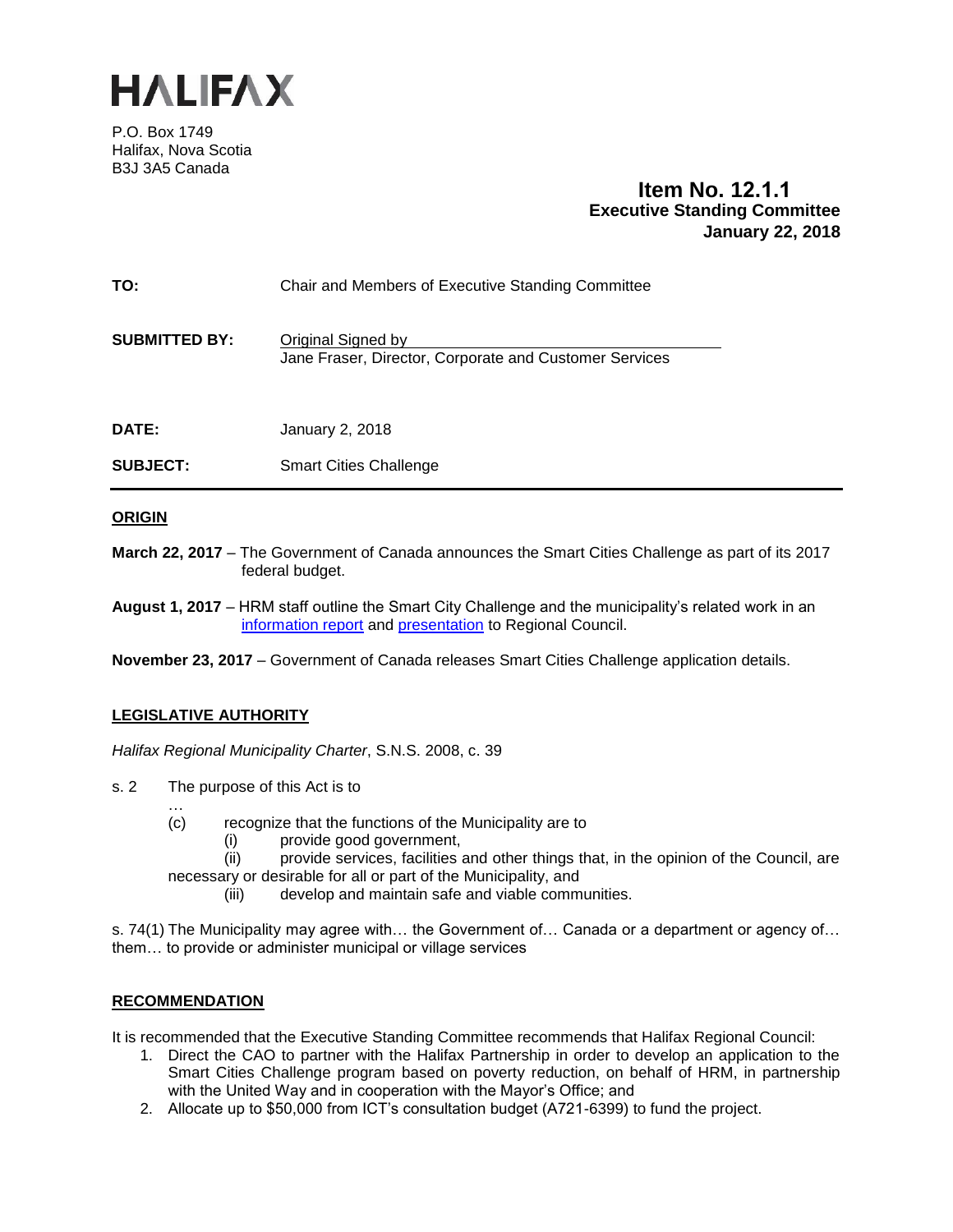### **BACKGROUND**

#### **The Smart Cities Challenge**

The Smart Cities Challenge is a \$300M, 11-year project that was announced in the 2017 federal budget. Managed by Infrastructure Canada, the program is a merit-based competition among communities across Canada to develop and implement plans that leverage technology to meet their challenges. This pan-Canadian competition is open to communities of all sizes, including municipalities, regional governments and Indigenous communities (First Nations, Métis and Inuit).

The first round of the Smart Cities Challenge was launched on November 23, 2017, with the following prizes to be awarded in 2019:

- one prize of up to \$50 million open to all communities, regardless of population;
- two prizes of up to \$10 million open to all communities with populations under 500,000 people; and,
- one prize of up to \$5 million open to all communities with populations under 30,000 people.

Indigenous communities are eligible to compete for all the prizes in the current competition. Infrastructure Canada has indicated that the competition will favour transformative projects that address significant social issues and include substantial buy-in from the private sector and the community at large.

The 2018-19 competition includes four phases:

- **1. Application Process (with applications due April 24, 2018).** Considered the problem definition stage, municipalities will be invited to work with a range of stakeholders to identify a social challenge to address, in part, using technologies. Applicants will be required to create a challenge statement, that in a single sentence guides the preliminary proposal and describes the outcome the municipality hopes to achieve. There must be a compelling, measurable goal and associated outcomes to be achieved through data and connected technology.
- **2. Selection of Finalists (early summer 2018).** Summaries of eligible applications will be posted online. An independent Jury will select up to five finalists per prize category in early summer 2018. Finalists will receive a \$250,000 grant to develop a final proposal.
- **3. Final Proposal (due in winter 2018).** Finalists will submit fully-implementable plans that outline all design, planning and project management details. Governance, partnerships, and contracts with the private sector and community groups will be formalized in the final proposals.
- **4. Selection of Winners (spring 2019).** Final proposals will be evaluated on their feasibility and links to proposed outcomes established in the Challenge Statement. Funding to winners will be provided through outcomes-based contribution agreements with Infrastructure Canada.

Projects will be implemented over two to five years. Lessons learned will be shared with other communities.

The challenge may be repeated in the coming years. Infrastructure Canada expects that unsuccessful applicants will work to implement their proposals by other means.

Infrastructure Canada released its Smart City Challenge application details on November 27, 2017, and it and the Atlantic Canada Opportunities Agency hosted a related information session in Halifax on December 12, 2017. Federal staff indicated at the briefing that, during the first phase of the competition, communities should focus on telling a compelling story about the social issue they intend to address rather than detail the technology solutions they propose to implement.

#### **HRM's Current Smart Cities Work**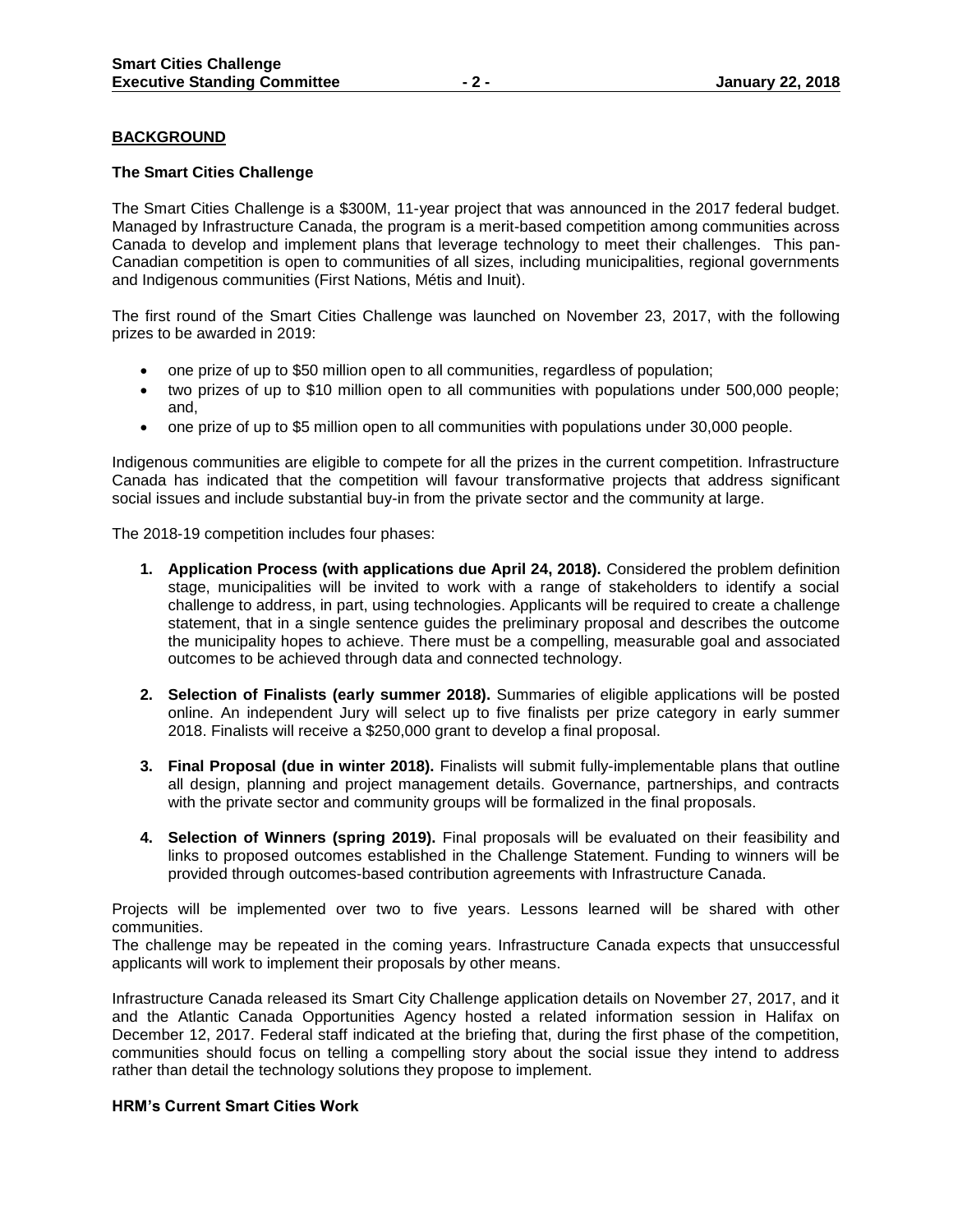According to Infrastructure Canada, a smart city approach is one that delivers meaningful outcomes for community residents through the use of connected technology and data, and is rooted in the principles of openness, integration, transferability, and collaboration. The sharing of standardized, usable data and open-source technologies between partners is an example of all four principles at work.

As outlined in the Smart Challenge [information report](https://www.halifax.ca/sites/default/files/documents/city-hall/regional-council/170718rcinfo09.pdf) and [presentation](https://www.halifax.ca/sites/default/files/documents/city-hall/regional-council/170801rc131Pres.pdf) that went before Regional Council in August 2017, the municipality has invested in various "smart/intelligent" or "digital" solutions, including field equipment and sensors with near- or real-time monitoring and control capabilities, some of which can communicate with one another. Examples include HRM's traffic signal and LED streetlights control systems<sup>1</sup> and Halifax Transit's Automatic Vehicle Location (AVL) and Automatic Passenger Counter (APC) technologies.<sup>2</sup>

From a business planning perspective, HRM has created technology plans for each Business Unit and has engaged an executive committee to prioritize technology investments and apply a corporate lens to HRM's technology-intensive activities. Furthermore, HRM staff are developing a long-term plan to create a robust communications network capable of accommodating a range of "smart" solutions. Known as the Digital Communications Infrastructure Action Plan, it will enable greater two-way communication between citizens and the municipality, as well as real-time service delivery.

Since June 2017, ICT staff leading HRM's smart city technologies work have also reviewed HRM's various technology roadmaps under development, as well as its technology projects at all stages of planning and implementation, in preparation for the release of the Smart City Challenge program criteria. A scan of HRM partners' smart technology capabilities and plans (e.g. Halifax Water smart meters) was also undertaken to better understand opportunities for interconnectivity.

Staff have been operating on the premise that any HRM application to the Smart Cities Challenge must be aligned with one of Council's approved priorities, and technology solutions must be supported by HRM's underlying communications infrastructure.

#### **DISCUSSION**

 $\overline{a}$ 

The Smart Cities Challenge is not intended to support communities' deployment of broad technology roadmaps such as HRM's Digital Communications Infrastructure Plan. Instead, the competition is focused on communities' identification of a pressing social issue that can be addressed, in part, using smart technologies.

Based on a review of HRM's current strategies and activities, staff recommend that HRM submit an application focused on poverty reduction since poverty is an acute issue in different segments of HRM. Such an application would leverage HRM's poverty solutions partnership with the United Way, advance Regional Council's social development priority, further portions of HRM's public safety strategy and Integrated Mobility Plan, and be potentially transformative in the community.

<sup>&</sup>lt;sup>1</sup> The municipality is converting its 43,789 streetlights to LED technology and adding a central management system and supporting communication network that enables the streetlights to be remotely monitored and controlled. The conversion project is anticipated to provide operational savings from energy efficiency gains and lower maintenance costs, as well as opportunities for improved public safety and service delivery.

<sup>&</sup>lt;sup>2</sup> While still in the early stages, Transit's objective is to have their data displayed in electronic dashboards and reports that will enable management to analyze the right information and make smart decisions on the services they are delivering. One example of this would be analysing ridership and bus routes, to help determine route optimization.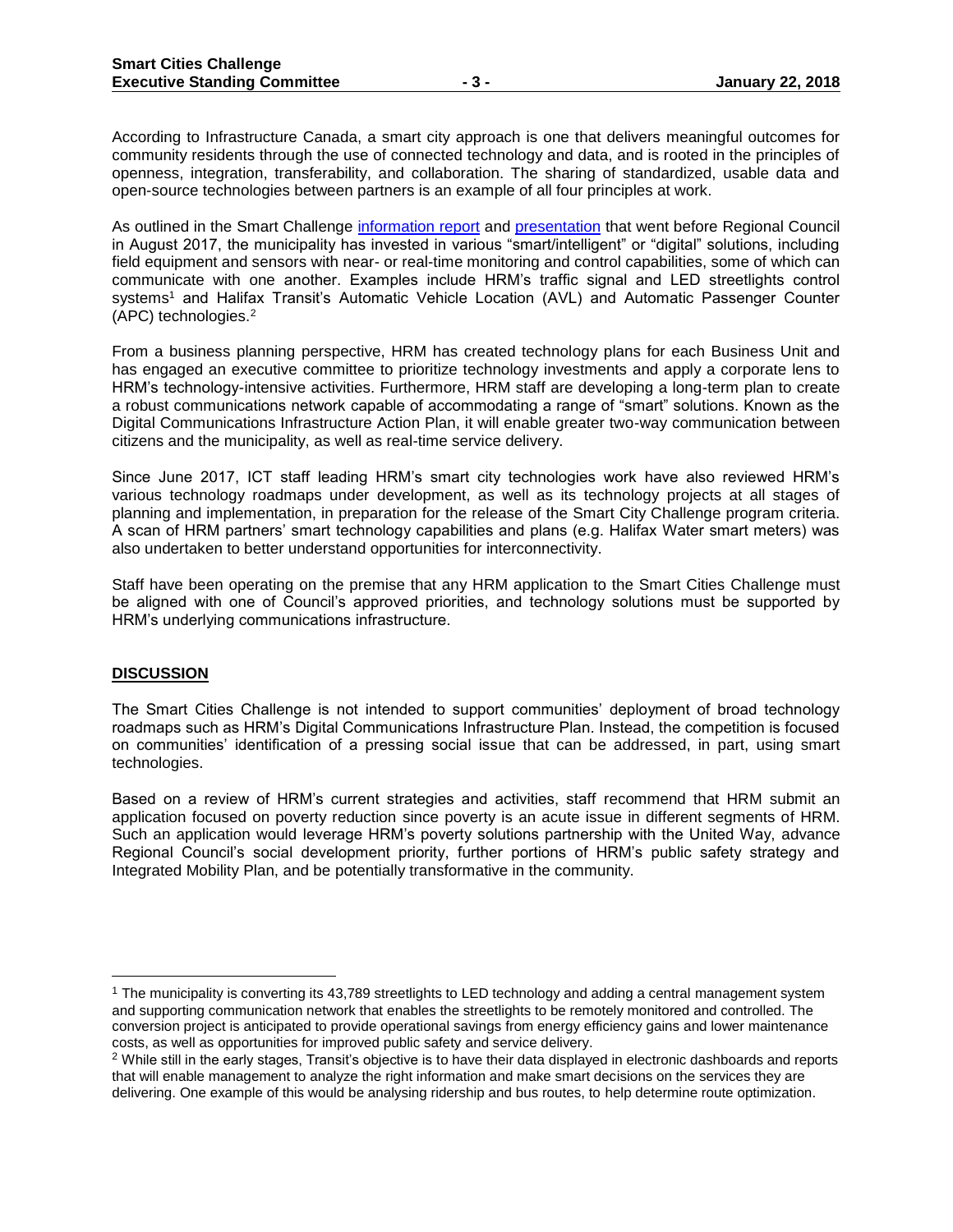#### **Proposed Poverty Reduction Focus**

A recent United Way analysis of census data has found that fifty thousand people in HRM – one in eight people -- struggle to meet their essential needs.<sup>3</sup> While HRM's poverty rate of 14.8% is consistent with the national average of 14.2%, it masks the severity of poverty among disparate communities and groups in Halifax.<sup>4</sup> High rates of poverty exist in urban, suburban, and rural neighbourhoods. Dartmouth North (with a poverty rate of 33.6%), Fairview (30.3%), Spryfield (28.7%), Preston area<sup>5</sup> (22%), and HRM Rural East<sup>6</sup> (19%) are cases in point. Female-led lone-parent families, children, people with disabilities, LGBTQ2SIA+<sup>7</sup> , Indigenous people, African Nova Scotians, and immigrants are overrepresented in the experience of poverty in HRM.

At its meeting on April 25, 2017, Regional Council directed that HRM collaborate with the United Way Halifax and other partners to develop an Anti-Poverty Strategy for the municipality. A Poverty Solutions Advisory Committee co-chaired by the Mayor and President & CEO of United Way is overseeing the strategy's development. In December 2017, *Poverty Solutions: Ideas for Action* was released to the public, a community-developed compendium of ideas to address poverty in the municipality. The document is based on feedback from more 1000 people who were engaged in discussions on poverty solutions including participation in engagement sessions organized by the United Way, and input through HRM's Shape Your City website. A comprehensive community report on poverty in HRM is scheduled to be released in the coming months. It will include a plan to implement *Ideas for Action*.

The poverty solutions work above advances Regional Council's social development priority area, which includes the following priority outcomes: social infrastructure, accessible community, housing & neighbourhood, and equity & inclusion. A Smart Cities Challenge application focused on poverty reduction within the framework established by the social development priority area would do the same. It would also advance HRM's public safety strategy and Integrated Mobility Plan, as outlined below.

#### *Public Safety Consideration*

Crime and public safety are challenges confronting all Canadian municipalities. The traditional approach of responding to those challenges through policing and criminal justice is gradually being complemented by a larger notion of community safety that calls for a diversity of preventive initiatives, the mobilization of local stakeholders, and public engagement.

In October 2017, Regional Council adopted a new public safety strategy for the municipality. *[Public](https://www.halifax.ca/sites/default/files/documents/city-hall/regional-council/171031rc1415.pdf)  [Safety Strategy 2018-22](https://www.halifax.ca/sites/default/files/documents/city-hall/regional-council/171031rc1415.pdf)* is informed by Halifax Regional Police's 2011 Public Safety Strategic Plan, two reports from the Mayor's Roundtable on Violence, and secondary research and targeted consultations completed by HRM's Public Safety Office. The strategy has four strategic priorities:

- **Build resident resilience**  help people to reduce their sense of isolation, build resilience, and improve their quality of life.
- **Ensure safe places**  reduce the opportunities for crime and social disorder at places where people live, work, and play.

<sup>3</sup> Draft Community Report by United Way. *100+ Ways to End Poverty in Halifax Regional Municipality*. December 2017. Page 14.

<sup>4</sup> Ibid. Statistics are based on the Low Income Measure – After Tax (LIM-AT) measure -- a relative measure of poverty that determines poverty thresholds set at 50% of the median Canadian income. After taking taxes and benefits into account and adjusting for family size and composition, those with incomes below this threshold, are considered low-income.

<sup>5</sup> Preston area includes North Preston, Cherry Brook, and the Northern tip of Westphal.

<sup>&</sup>lt;sup>6</sup> HRM East includes: Two census tracts that includes part of Musquodoboit Harbour, Meaghers Grant, East Petpeswick, Middle Musquodoboit, and all points east of these to the border of HRM.

<sup>7</sup> Lesbian, gay, bisexual, transgender, queer, two spirit, intersex, asexual.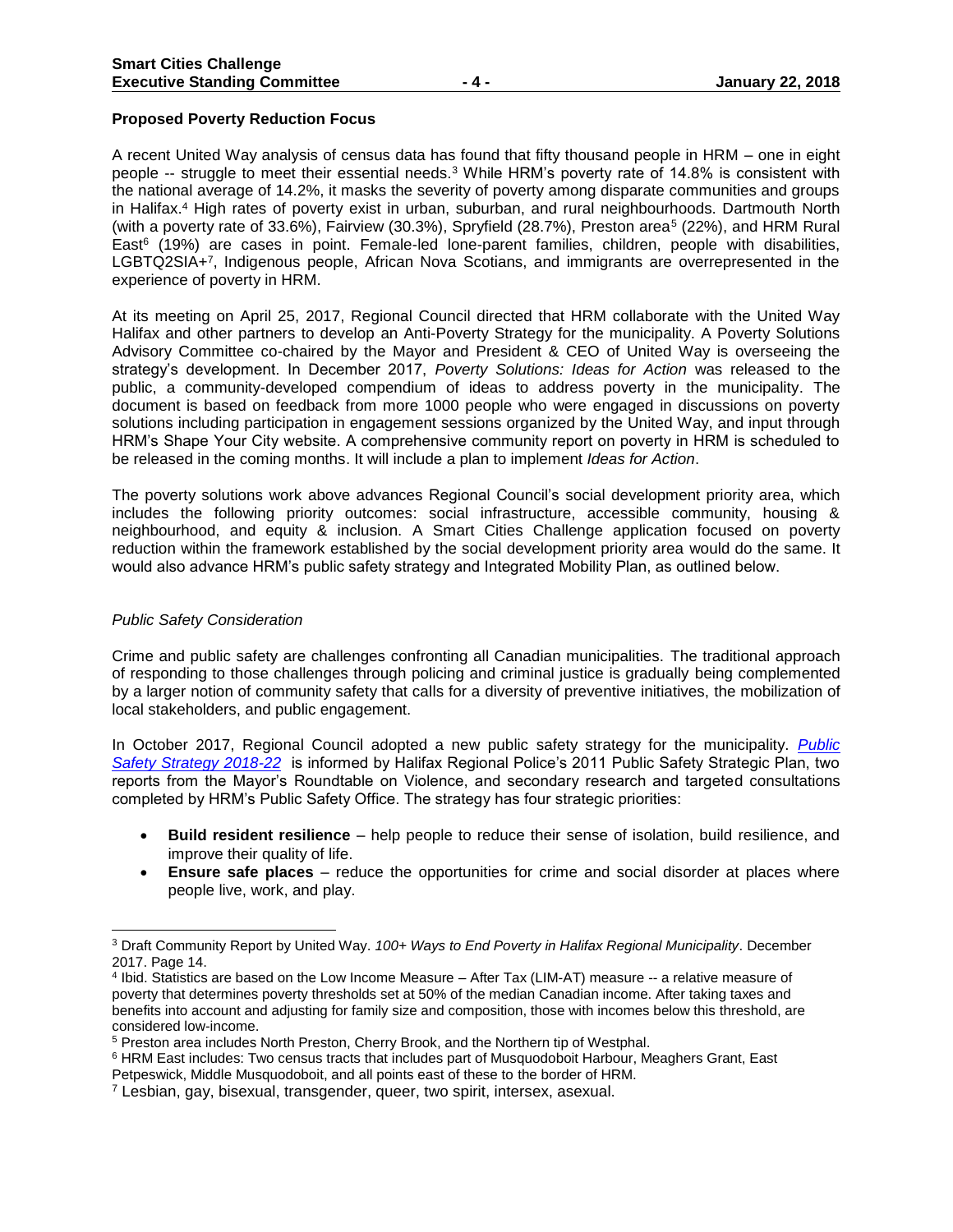- **Strengthen communities**  increase local participation and social interaction, and develop ways to deal with conflict in non-violent ways.
- **Prevent and reduce crime**  protect citizens, organizations, and institutions against threats to their well-being and prosperity.

The strategy calls for a multi-sectoral approach, one that includes the involvement of other levels of government, the corporate sector, the non-profit sector and communities. Its implementation will be reported to Regional Council on an annual basis.

Like the public safety strategy, the proposed Smart Cities Challenge application would address poverty, one which is one of the major risk factor associated with increased crime and victimization at the individual and community levels.

#### *Integrated Mobility Consideration*

On December 5, 2017, Regional Council approved the Integrated Mobility Plan (IMP), a 15-year plan to achieve the mobility targets stipulated in the Halifax Regional Plan (adopted in 2014) and to identify the two-way inter-relationship between growth patterns and investment in mobility. The plan examines a variety of scenarios and tests the ability of each to address the need to link people and communities with each other and with the goods, services and employment opportunities which they seek, in an environmentally sensitive, socially beneficial and fiscally responsible manner.

The IMP lays out a series of initiatives necessary to achieve the mobility targets by the year 2031. These initiatives include:

- Providing a level of accessibility to all users, regardless of physical disabilities or limitations, for mobility in the Halifax Region.
- Designing streets to accommodate people of all ages and abilities, including those with physical, visual, auditory and cognitive disabilities.
- Integrating a Complete Streets approach into street planning and design process, including neighbourhood planning and streetscape improvement projects.
- Wherever appropriate, prioritizing walking, bicycling and transit when allocating road right-of-way space and integrating the needs of people with disabilities into street design.
- Establishing a network of Transit Priority Corridors to enable transit vehicles to bypass congestion using methods ranging from traffic signal priority to dedicated bus lanes.
- Designing and implementing dedicated bus lanes along Bayers Road, Young Street, and Robie Street to provide Bus Rapid Transit between Mainland North and Peninsula campuses and hospitals.
- Continuing discussions with potential partners with a view to implementing a commuter rail service between Cobequid Road, Bedford, and Halifax as a catalyst for higher-density suburban Transit Oriented Development and downtown employment. There are also long-term recommendations to consider a potential in-street downtown rail extension.
- Reviewing land use regulations to encourage compact, pedestrian-supportive, mixed use "Complete Communities" clustered around existing and potential transit terminals, including potential commuter rail stations in the Bedford-Halifax corridor.

An IMP implementation plan is being developed. A poverty-focused Smart Cities Challenge application could advance some of the IMP's strategic objectives, including increased access through public transit and active transportation to social services and secure food, the provision of complete streets to improve the comfort and safety of all users regardless of background, and the development of complete communities where all segments of the population can live, work, and play.

#### **Proposed Project Management and Governance**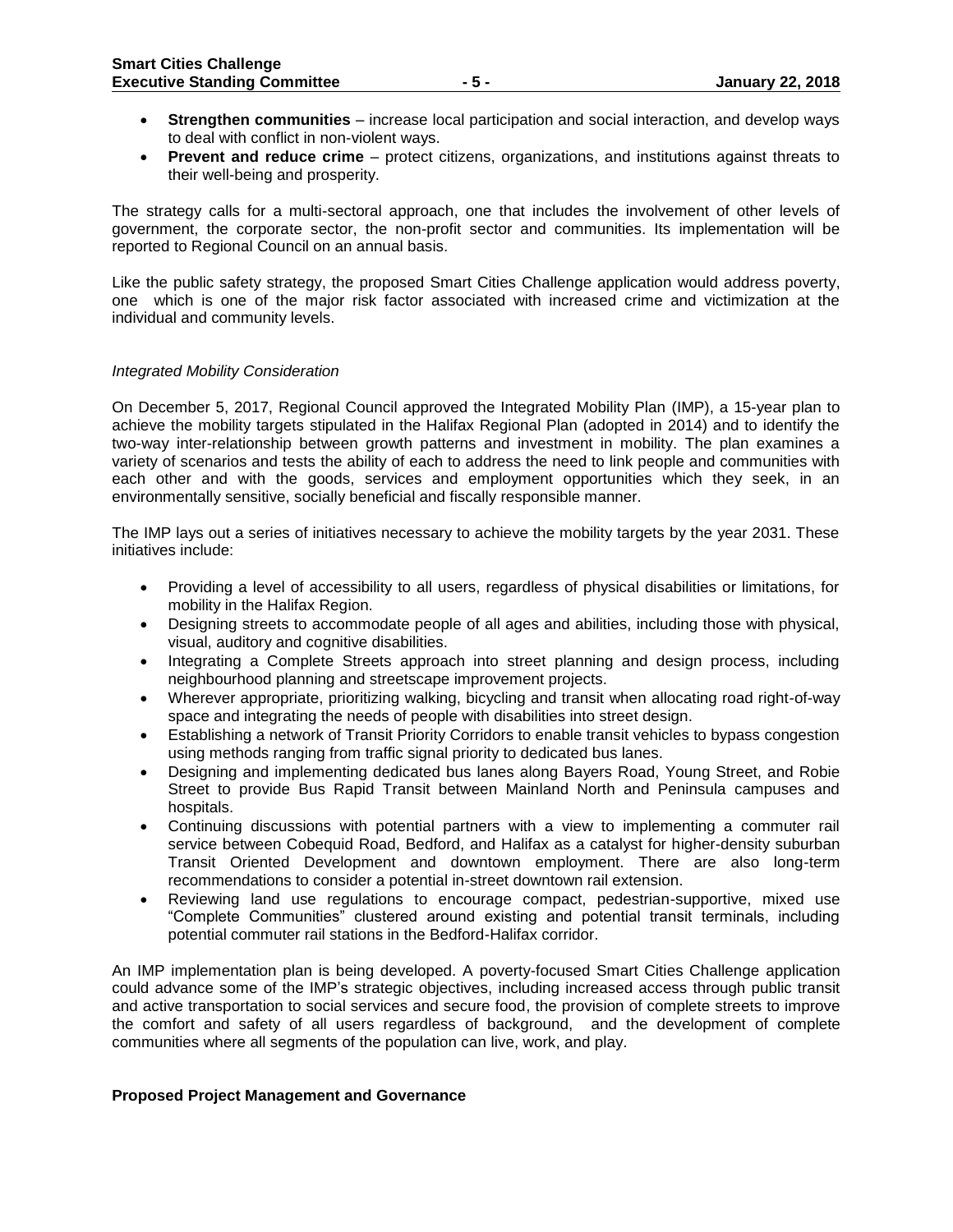HRM does not have the expertise in-house to turn its technology and strategy ideas into a compelling challenge statement and vision of what HRM wants to achieve. Staff, therefore, propose using the Halifax Partnership to develop a persuasive storyline and application ahead of the April 24, 2018, deadline.

The Halifax Partnership (the Partnership), the United Way, the Mayor's Office, the Public Safety Officer and the CAO would play key roles in the application's development. Governance-wise, the Partnership would manage the application's development on behalf of HRM, since it has the capacity and expertise to deliver time-sensitive projects like Halifax's Amazon bid, and is represented on the Poverty Solutions Advisory Committee. The Partnership would also provide statistical analysis and benchmarking support to the project, and act as the primary link to the private sector and post-secondary institutions, as well as the Halifax Innovation District work it is overseeing.

The United Way would provide subject matter expertise and act as the primary link to community groups in the municipality. It would help gather input from members of the Poverty Solutions Advisory Committee and others.

The Mayor's Office would be the visible municipal leader and a municipal connection to the members of the Poverty Solutions Advisory committee and poverty solutions strategy.

Regardless of which initiative Council approves for application under the Smart City Challenge and the governance structure used, HRM would provide a technical, reporting (to Council), and implementation perspective. HRM would also officially submit the bid (it will include a letter of support with multiple signatories).

A final draft of the Smart Cities application will be submitted to Regional Council for approval before it is forwarded to Infrastructure Canada ahead of the April 24, 2018 application deadline.

#### **FINANCIAL IMPLICATIONS**

Up to \$50,000 from ICT's consultation budget (A721 – 6399) would be allocated to the Halifax Partnership to oversee the application's preparation. Should HRM be selected as a finalist in the competition, it will receive \$250,000 from Infrastructure Canada to develop a final proposal to be submitted in winter 2019. The final proposal will have financial implications. It will be presented to Regional Council for approval before it is submitted to Infrastructure Canada.

#### **RISK CONSIDERATION**

There are no significant risks associated with the recommendations in this report.

#### **COMMUNITY ENGAGEMENT**

While there was no community engagement in the development of this report, HRM has undertaken significant community engagement to develop the public safety strategy, draft integrated mobility plan, and, in partnership with the United Way, the forthcoming poverty solutions strategy. ACOA has indicated that Smart Cities Challenge applications can be based on previous community engagement exercises. As the application process continues, staff will undertake additional engagement to ensure that the problem statement (challenge statement) has been properly defined.

#### **ENVIRONMENTAL IMPLICATIONS**

There are no environmental implications at this time.